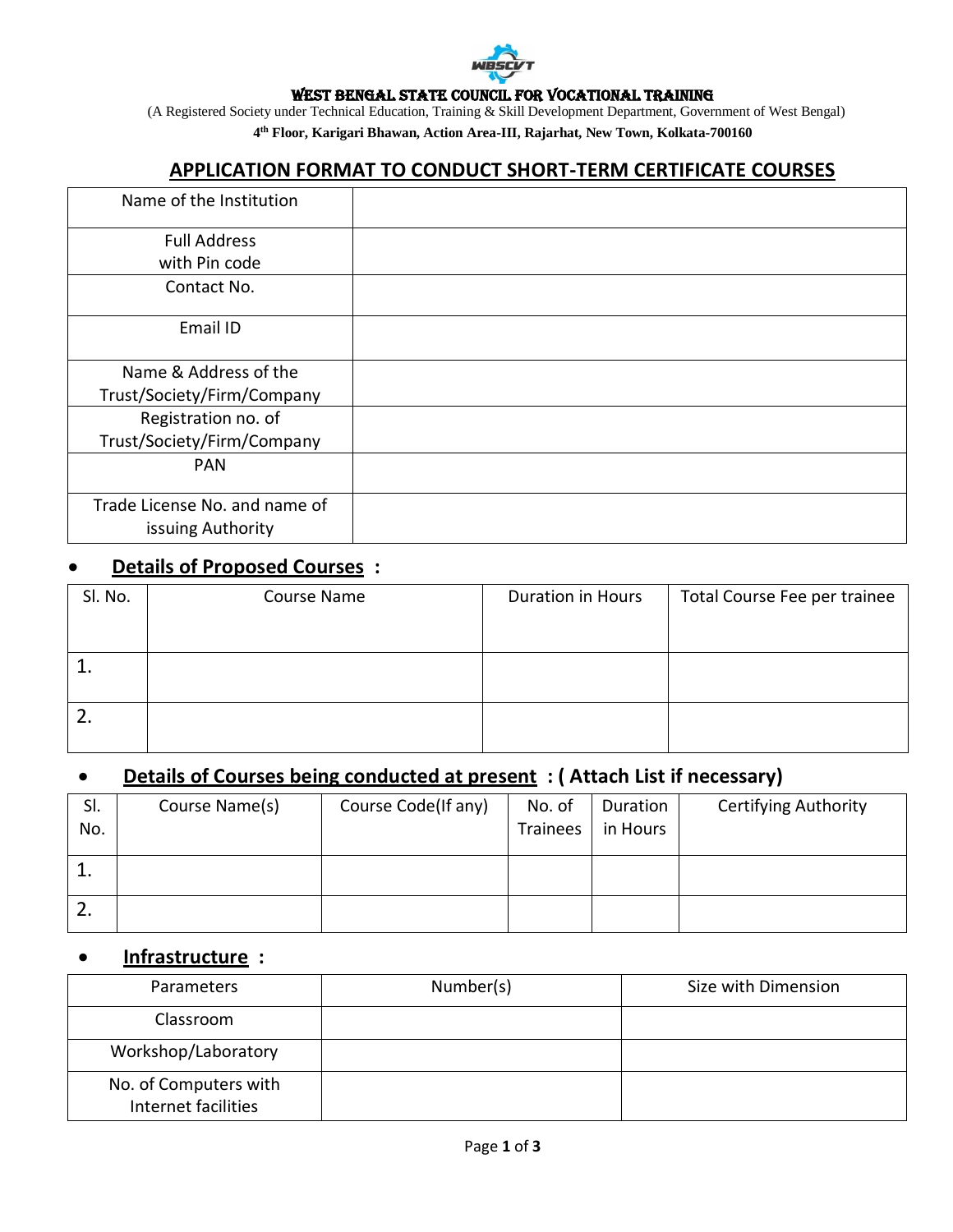### **Facilities Available :**

| Drinking Water            | Yes/No     | Other Facilities, if any | Other Facilities, if any |
|---------------------------|------------|--------------------------|--------------------------|
| <b>Building</b>           | Own/Rented |                          |                          |
| Lighting Arrangements     | Yes/No     |                          |                          |
| Availability of First Aid | Yes/No     |                          |                          |
| <b>Fire Safety</b>        | Yes/No     |                          |                          |

#### **Machinery & Equipment** : (Enclose copy of detail of Machinery & Equipment)

| Name of Machinery & Equipment | <b>Detailed Specification</b> | Number(s) |
|-------------------------------|-------------------------------|-----------|
|                               |                               |           |
|                               |                               |           |
|                               |                               |           |
|                               |                               |           |

## **Details of Faculties** :

| <b>Course Name</b> | Name of the faculty | Qualification | Experience | Full time/ |
|--------------------|---------------------|---------------|------------|------------|
|                    |                     |               |            | Part time  |
|                    |                     |               |            |            |
|                    |                     |               |            |            |
|                    |                     |               |            |            |
|                    |                     |               |            |            |

I do hereby declare that all the above information is true to the best of my knowledge and belief. I understand that in the event of the information furnished above is found to be false or incorrect at any point of time, I shall be liable to face legal/penal action imposed by the WBSCVT Authority and Registration/Affiliation granted by the Council will stand cancelled. I further declare that I shall abide by all Statutory and Legal provisions in force and shall abide by the Rules, Regulations and Standards set by the WBSCVT.

### **Date: Contract Contract Contract Contract Contract Contract Contract Contract Contract Contract Contract Contract Contract Contract Contract Contract Contract Contract Contract Contract Contract Contract Contract Contra Official Seal:**

### **Full Name of Signatory: Contact No.:**

**N.B. :** A copy of Power of Attorney is to be submitted in respect of the Authorized Signatory.